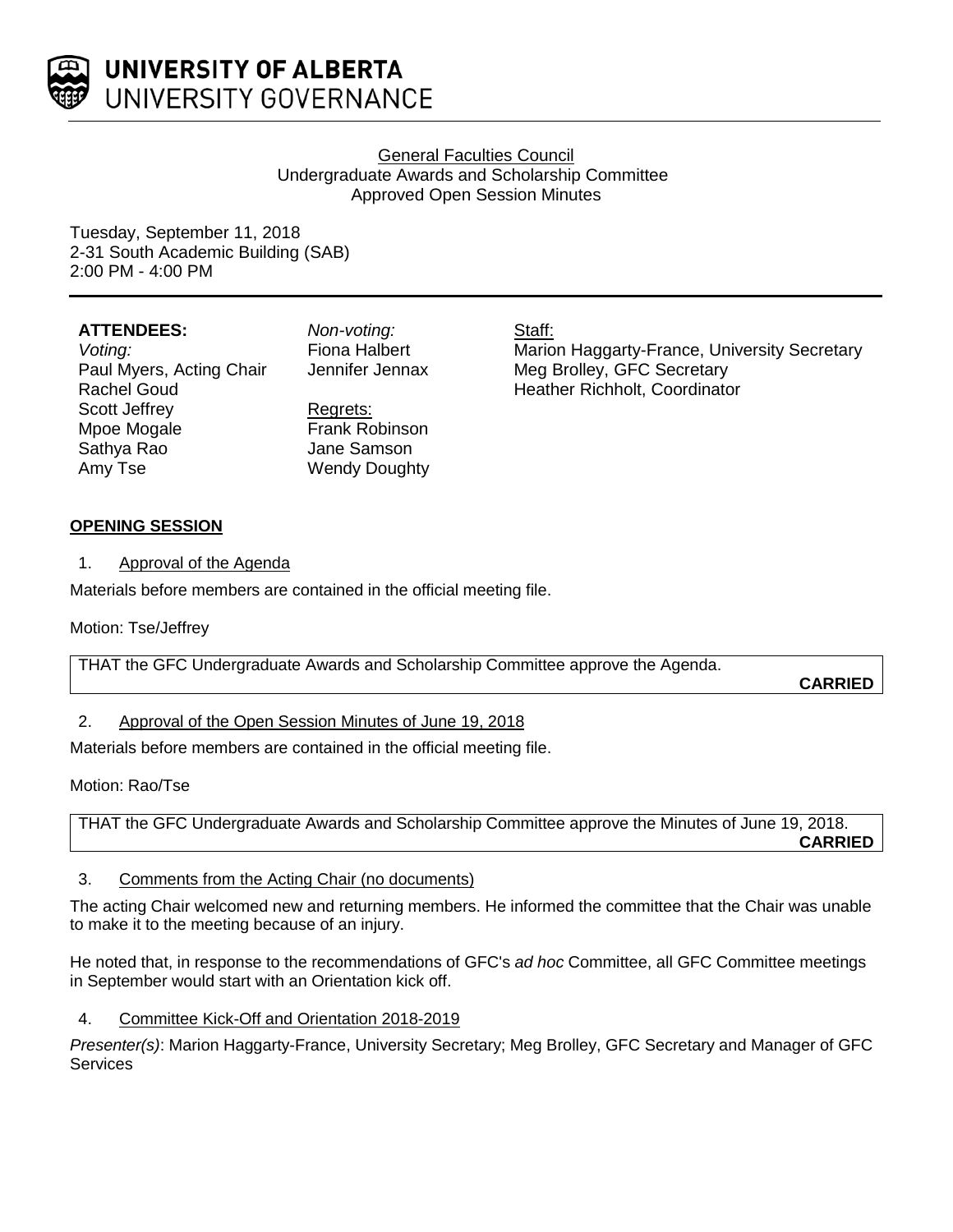Ms Haggarty-France and Ms Brolley gave a presentation on the structure of academic governance at the University of Alberta and the recommendations of the GFC *ad hoc* Committee on Academic Governance Including Delegated Authority. They highlighted the recommendations that had been completed to date and gave an overview of GFC Principles for Delegation of Authority, GFC Principles for Standing Committee Composition, GFC Roles and Responsibilities of Members, GFC Meeting Procedural Rules, and the GFC Undergraduate Awards and Scholarship Committee Terms of Reference including mandate, responsibilities and delegated authority.

Members asked about when an Executive Summary was required, when committees would go into closed session, and how students get elected to GFC.

### 5. Student Financial Support: an Overview

Materials before members are contained in the official meeting file.

*Presenter(s)*: Fiona Halbert, Assistant Registrar, Student Financial Support (SFS), Office of the Registrar

### *Discussion*:

Ms Halbert gave an overview of the role of Student Financial Support (SFS) in the Office of the Registrar and the work involved to bring proposals forward to UASC.

Members asked if there were more funds available to students in bursaries or scholarships. Ms Halbert noted that there were more funds available for UofA students in scholarships and that the SFS 2017-2018 Annual Report would be presented to the committee at the next meeting.

## **ACTION ITEMS**

### 6. New Annually Funded Financial Supports for Approval

Materials before members are contained in the official meeting file.

*Presenter(s)*: Fiona Halbert, Assistant Registrar, SFS, Office of the Registrar; Allen Wolfe, Specialist, SFS, Office of the Registrar

*Purpose of the Proposal*: To approve new annually funded undergraduate awards, scholarships and bursaries.

### *Discussion*:

Mr Wolfe noted that many of the awards in this category had been created to allow for the more efficient administration and stewardship of existing funds for athletics awards.

During the discussion members expressed several comments and questions, including but not limited to: how Faculty decisions are determined if the students have identical GPAs; the criteria that Faculties use for making nominations for a particular award; why the creation of both an award and scholarship for a single funding source is sometimes required; and the maximum funding allowed for student athletes.

## Motion: Jeffrey/Tse

THAT the GFC Undergraduate Awards and Scholarship Committee approve, with delegated authority from General Faculties Council, new annually funded Undergraduate Awards and Bursaries, as submitted by Student Financial Support and as set forth in Attachment 1, to be effective immediately.

**CARRIED**

## 7. New Endowed Financial Supports for Approval

Materials before members are contained in the official meeting file.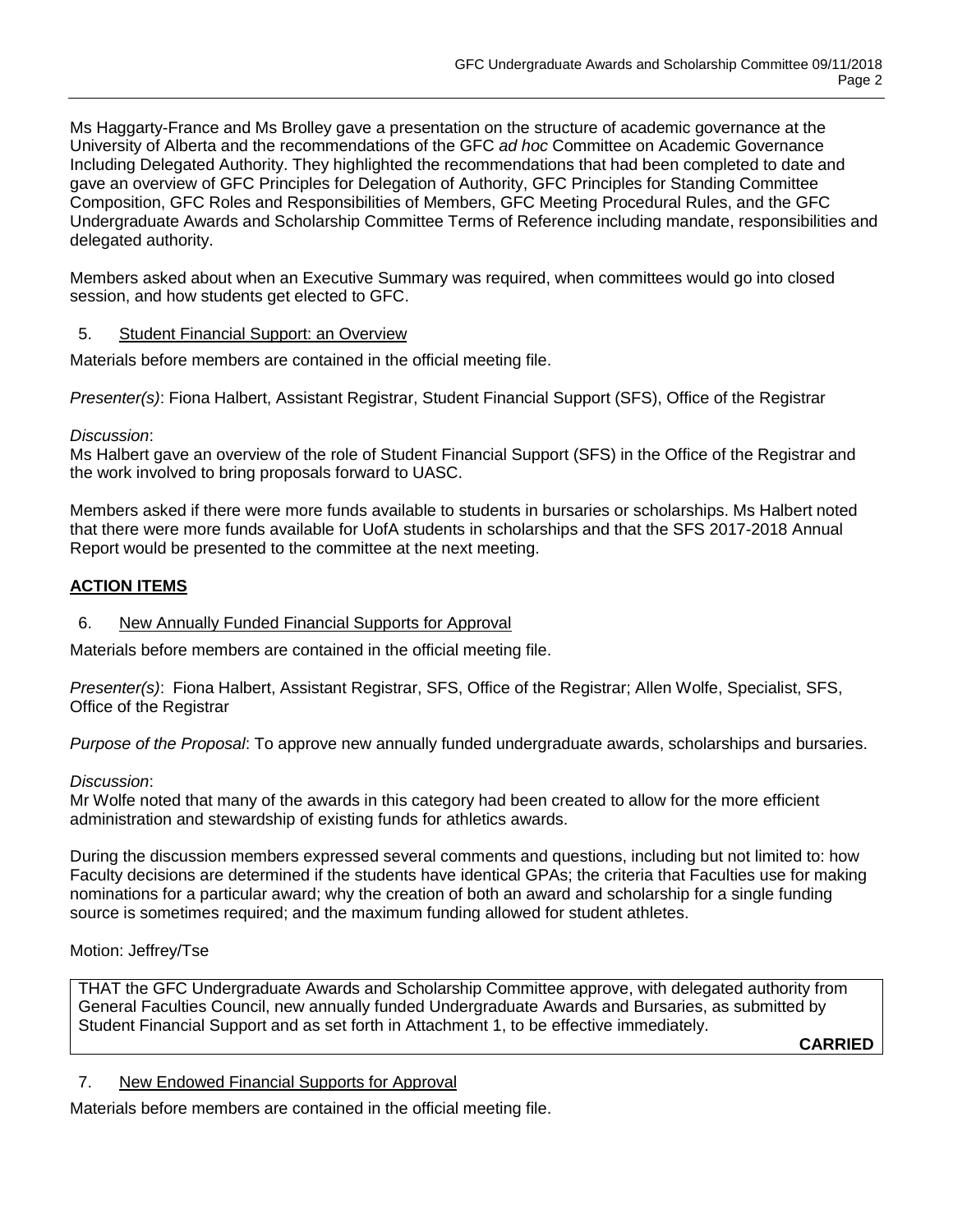*Presenter(s)*: Fiona Halbert, Assistant Registrar, SFS, Office of the Registrar; Allen Wolfe, Specialist, SFS, Office of the Registrar

*Purpose of the Proposal*: To approve new endowed undergraduate awards, scholarships and bursaries.

#### *Discussion*:

Members referred to the early consultation from the June 2018 committee meeting and discussed the importance of ensuring appropriate language in awards terms to be as inclusive as possible. Members discussed UAPPOL policy and procedure regarding Awards Criteria and Human Rights.

#### Motion: Goud/Jeffrey

THAT the GFC Undergraduate Awards and Scholarship Committee approve, with delegated authority from General Faculties Council, new endowed Undergraduate Awards and Bursaries, as submitted by Student Financial Support and as set forth in Attachment 1, to be effective immediately.

**CARRIED**

#### 8. New Endowed Financial Supports for Approval - Resubmission

Materials before members are contained in the official meeting file.

*Presenter(s)*: Fiona Halbert, Assistant Registrar, SFS, Office of the Registrar; Allen Wolfe, Specialist, SFS, Office of the Registrar

*Purpose of the Proposal*: To approve new endowed undergraduate awards, scholarships and bursaries.

*Discussion*:

Members discussed the travel requirements for the award.

#### Motion: Rao/Tse

THAT the GFC Undergraduate Awards and Scholarship Committee approve, with delegated authority from General Faculties Council, new endowed Undergraduate Awards and Bursaries, as submitted by Student Financial Support and as set forth in Attachment 1, to be effective immediately.

**CARRIED**

#### 9. Amendments to Existing Financial Supports for Approval

Materials before members are contained in the official meeting file.

*Presenter(s)*: Fiona Halbert, Assistant Registrar, SFS, Office of the Registrar; Allen Wolfe, Specialist, SFS, Office of the Registrar

*Purpose of the Proposal*: To approve amendments to existing awards, scholarships and bursaries.

#### *Discussion*:

Members discussed the selection criteria for awards and the minimum amounts for existing awards.

#### Motion: Tse/Goud

THAT the GFC Undergraduate Awards and Scholarship Committee approve, with delegated authority from General Faculties Council, amendments to existing Undergraduate Awards and Bursaries, as submitted by Student Financial Support and as set forth in Attachment 1, to be effective immediately.

**CARRIED**